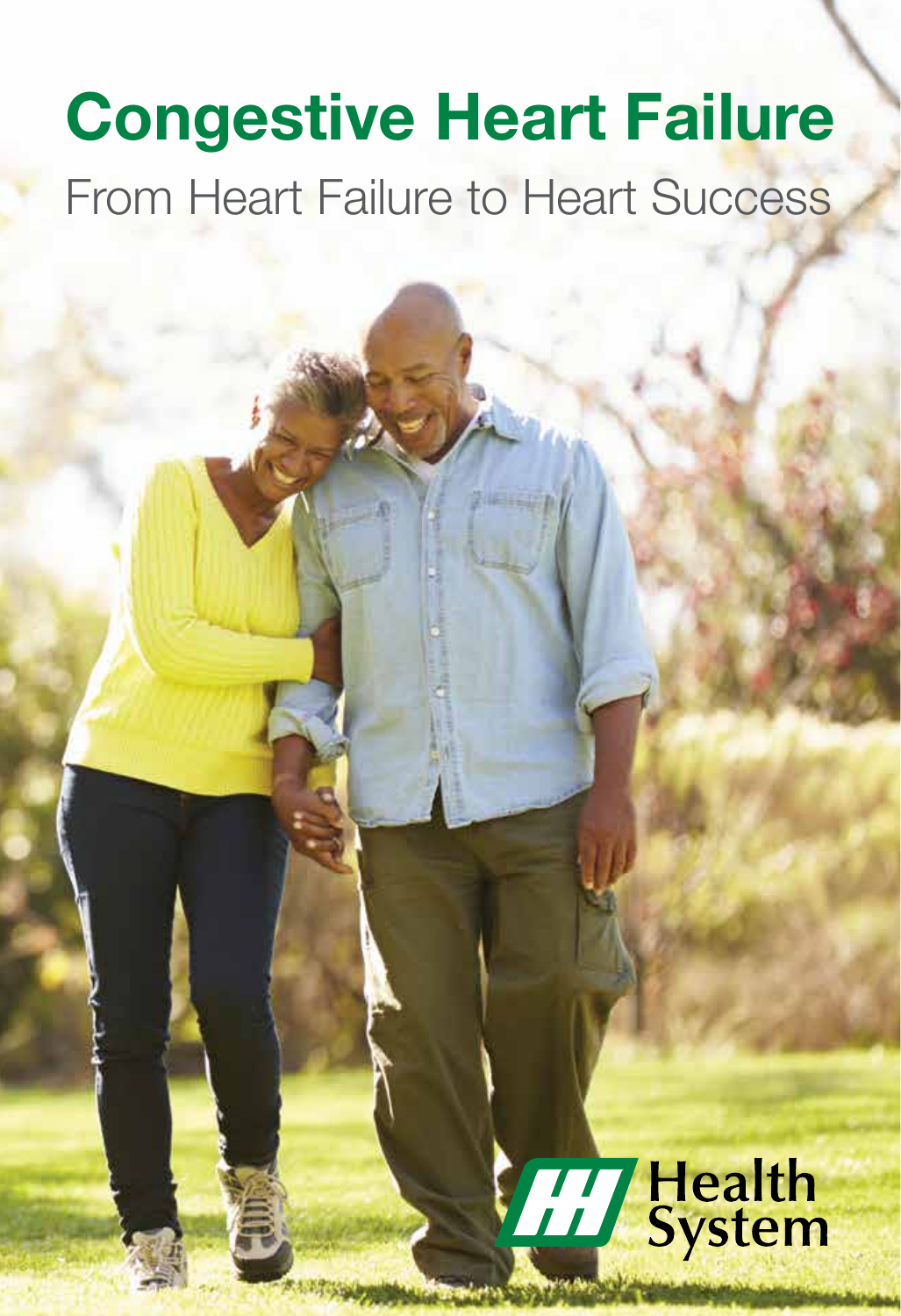# **Table of Contents**

## **Understanding Heart Failure**

## How to live well with Heart Failure

## **Bringing It All Together**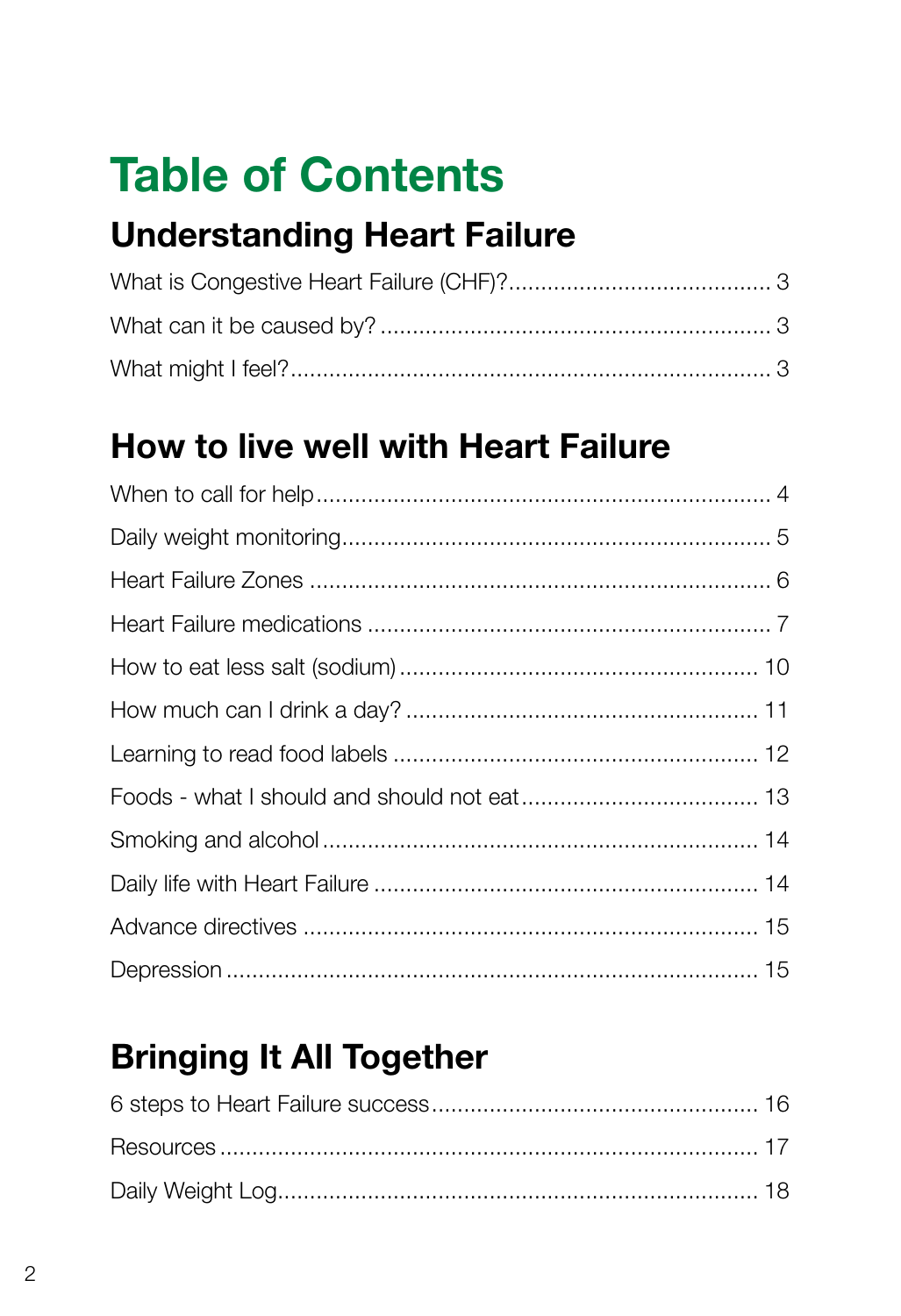# Understanding Heart Failure

## *What is Congestive Heart Failure (CHF)?*

Heart failure does not mean that the heart has stopped, but that the heart cannot pump the blood well. Better control of your blood pressure and diabetes will help your heart pump more easily.

## *What can it be caused by?*

- Heart attack
- Leaky valves in your heart

## *What might I feel?*

- Short of breath
- Swollen in the belly or legs
- Not as hungry or can not eat as much
- High blood pressure
- Diabetes
- Urge to cough
- Tired
- Dizzy
- Chest pain

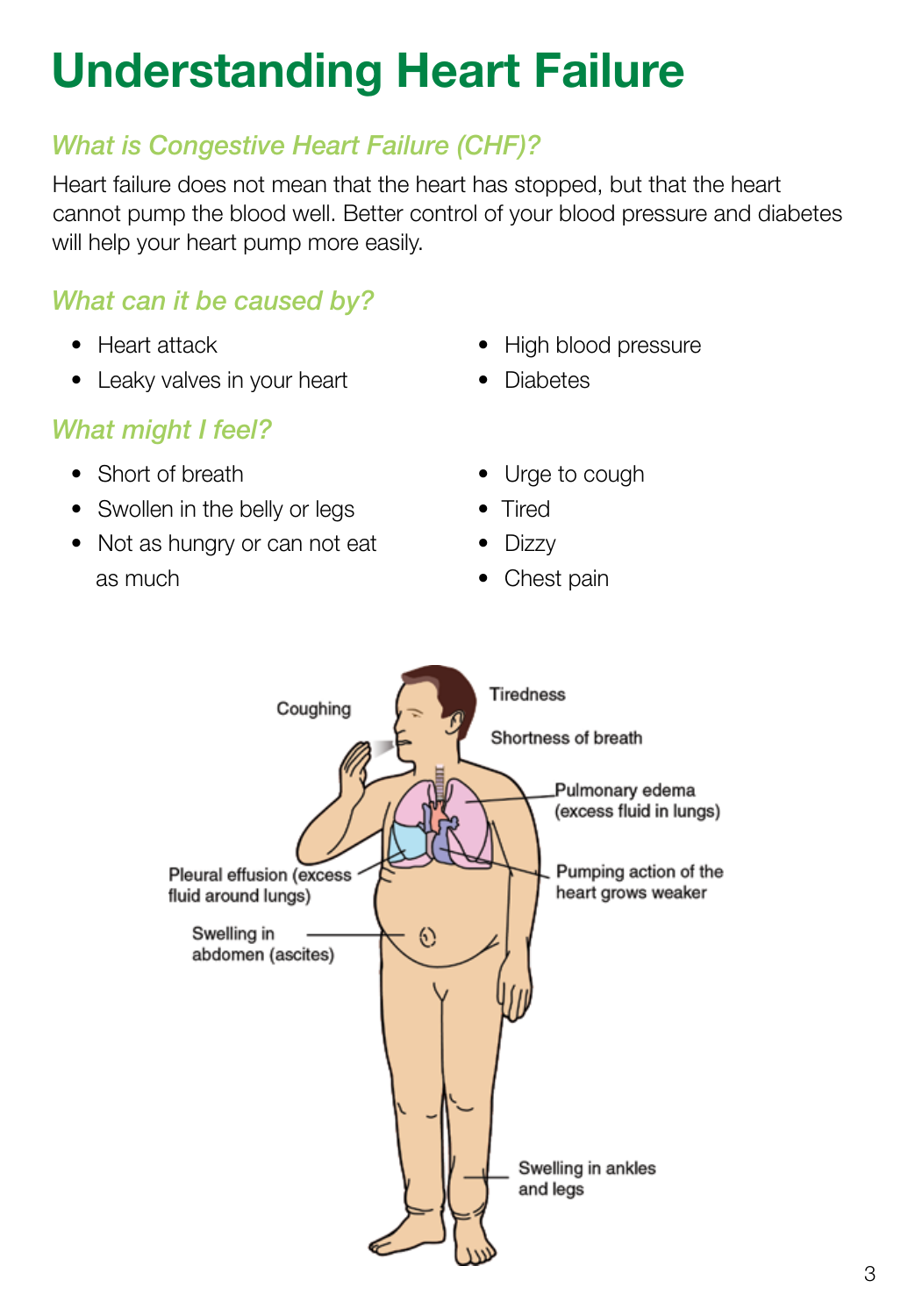# How to live well with Heart Failure

## *When to call for help*

#### Call 9-1-1 for help if you experience:

- Chest discomfort or pain that lasts more than 15 minutes and does not improve with nitroglycerin or rest.
- Severe, continuing shortness of breath
- Fainting or passing out
- Waking up suddenly struggling to breathe

#### Call your doctor right away if you:

- Have a harder time breathing than normal
- Have new shortness of breath while resting
- Cannot sleep because you cannot breathe well
- Need to sleep sitting up or using more pillows than usual to breathe well
- Have fast or funny heart beats that do not stop and/or make you feel dizzy
- Cough up foamy white fluid
- Feel like you may pass out
- Gain more than three pounds in one day or five pounds in one week

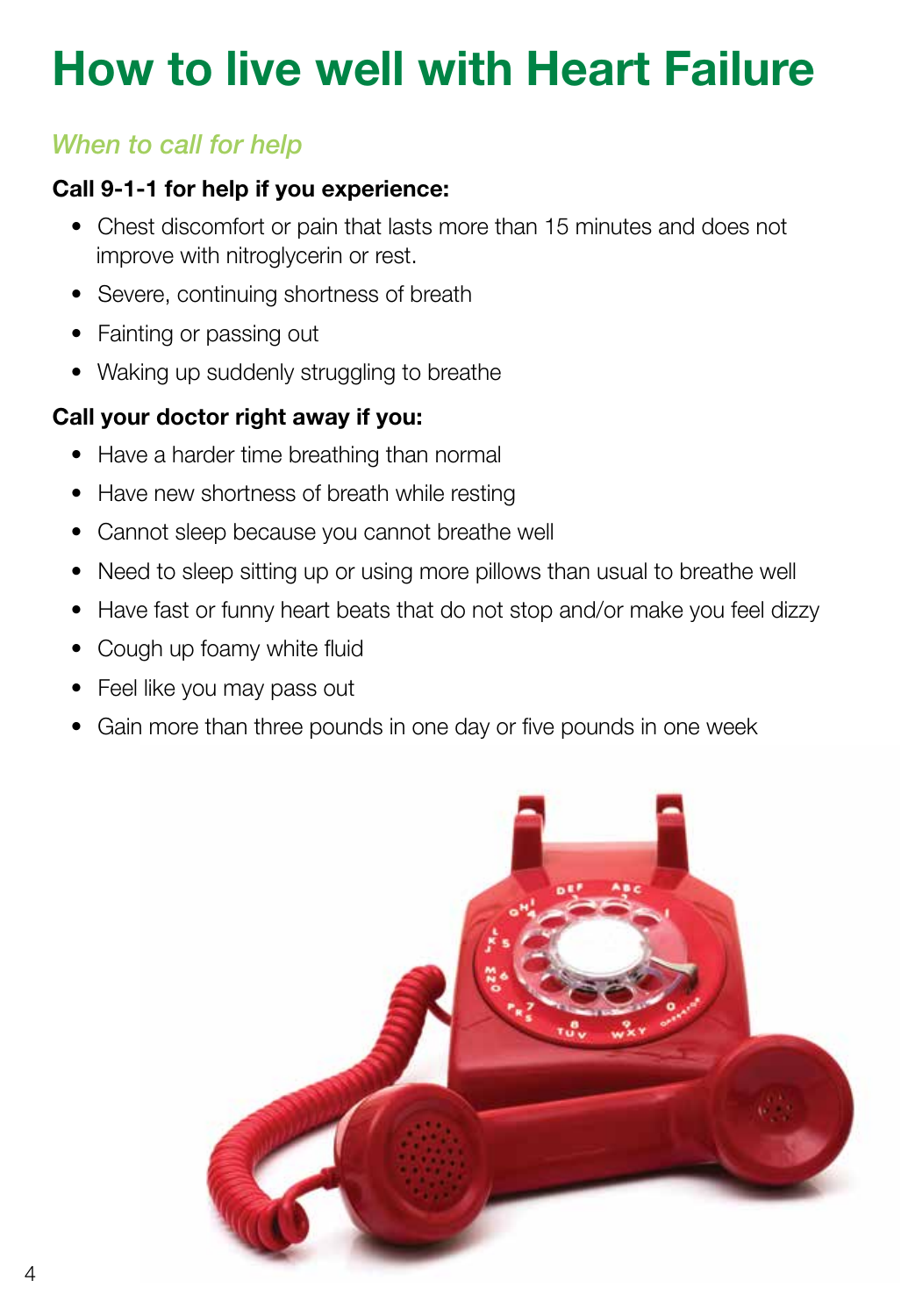

## *Daily weight monitoring*

#### It is important to monitor your weight.

- Weight gain is the first sign that your heart failure may be getting worse.
- Patients can gain up to 10 pounds of "extra" weight from fluid before feeling bad or swelling.

#### Weigh daily...

- at the same time in the morning, after you urinate (pee).
- while wearing what you sleep in, before eating or drinking.
- using the same scale on a flat, hard surface.

After weighing, write your weight down on the weight log provided on the inside back cover of this booklet and compare it to your dry weight (your weight on the day you are sent home from the hospital).

If you gain more than three pounds in one day or five pounds in one week, call your doctor.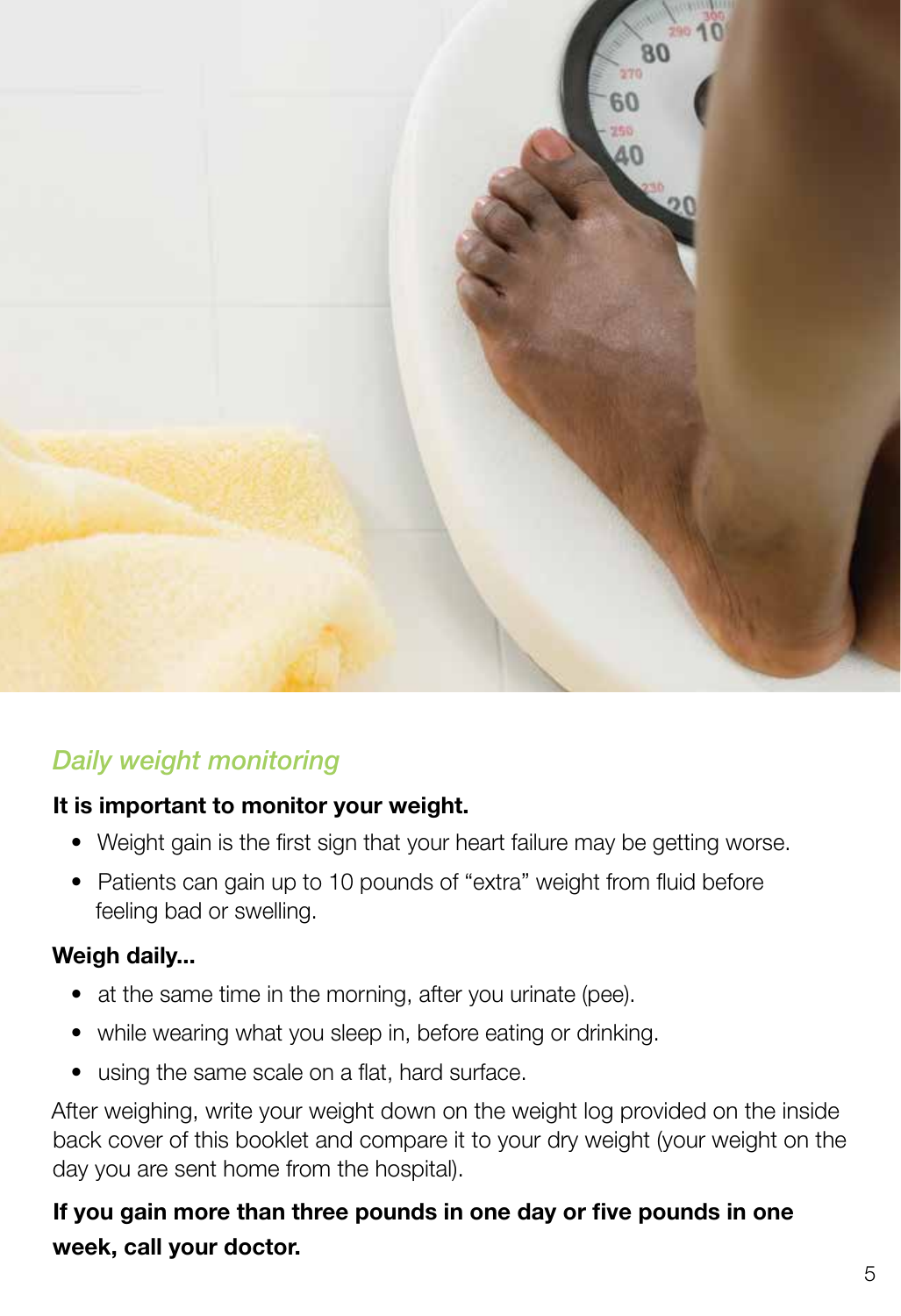## ALL CLEAR – GREEN ZONE

- NO shortness of breath
- NO weight gain of more than 2 lbs. in 1 day (weight may change 1-2 lbs. in a day)
- NO swelling in the feet, ankles, legs or abdomen
- NO chest pain
- NO other significant symptoms

## CAUTION – YELLOW ZONE (CALL YOUR DOCTOR)

- 3 pound weight gain in 1 day OR 5 pound weight gain in 1 week
- MORE shortness of breath
- You need to sleep upright in a chair in order to breathe
- MORE swelling in the feet, ankles, legs or abdomen
- Dry, hacking cough
- Feeling MORE tired than usual
- Dizziness
- Feeling uneasy...you know that something isn't right

## EMERGENCY – RED ZONE (SEEK HELP NOW, CALL 9-1-1)

- Struggling to breathe
- Unrelieved shortness of breath while sitting still
- Experiencing chest pain
- Have confusion or can't think clearly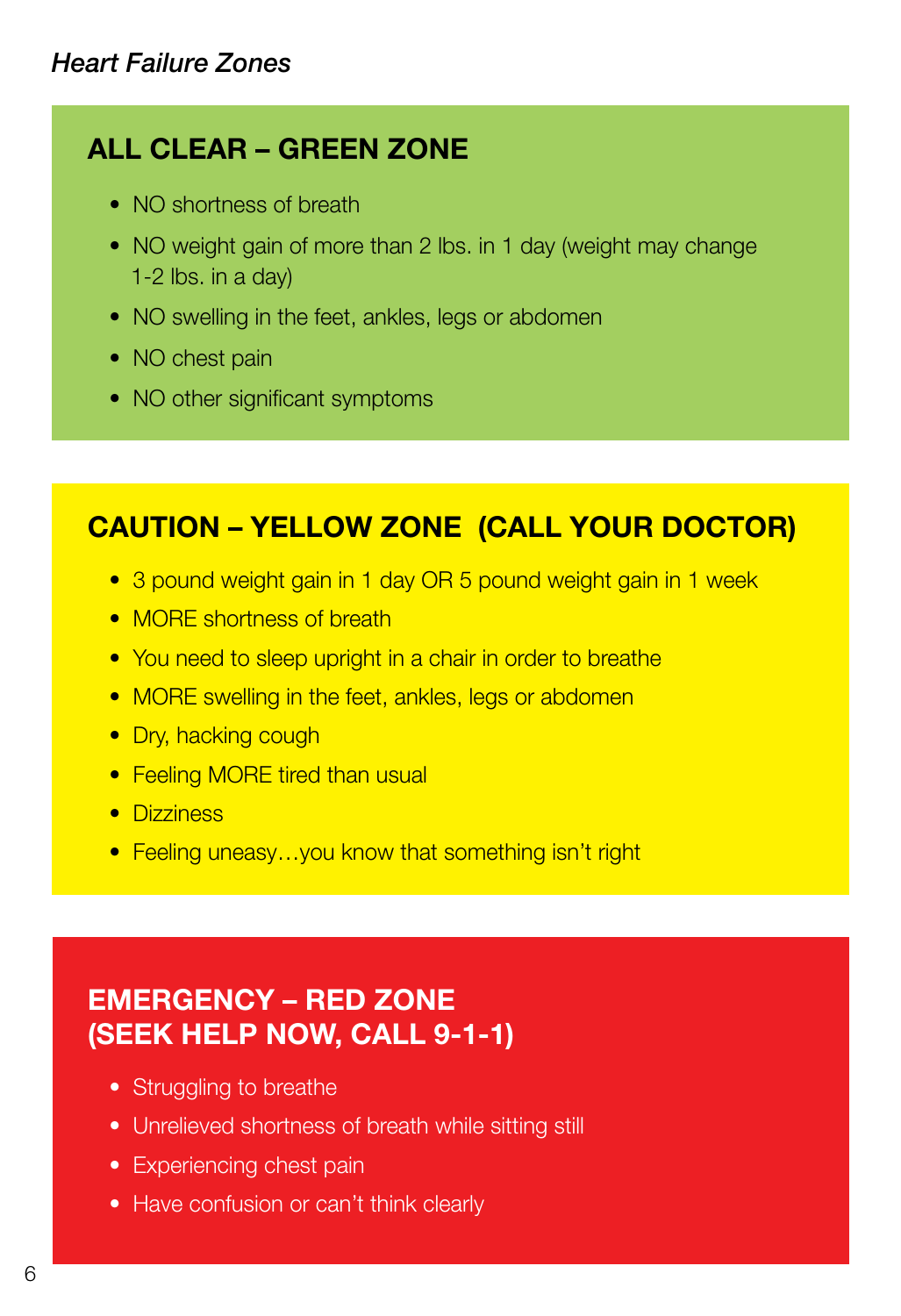#### *Heart Failure medications*

Most people with heart failure will need more than 3 medicines. You may be given any of the following medicines.

#### Ace, ARBs and ARNIs

What they do:

- Lower blood pressure
- Make it easier for the heart to pump

Possible side effects:

- Low blood pressure (may make you feel dizzy)
- Dry cough
- Swelling of mouth, lips or tongue (call your doctor immediately)

#### Aldosterone Receptor Antagonists

What they do:

• A water pill that helps get rid of salt and fluid while keeping potassium

Possible side effects:

- Increased potassium
- Low blood pressure
- Gynecomastia overgrowth of breast in men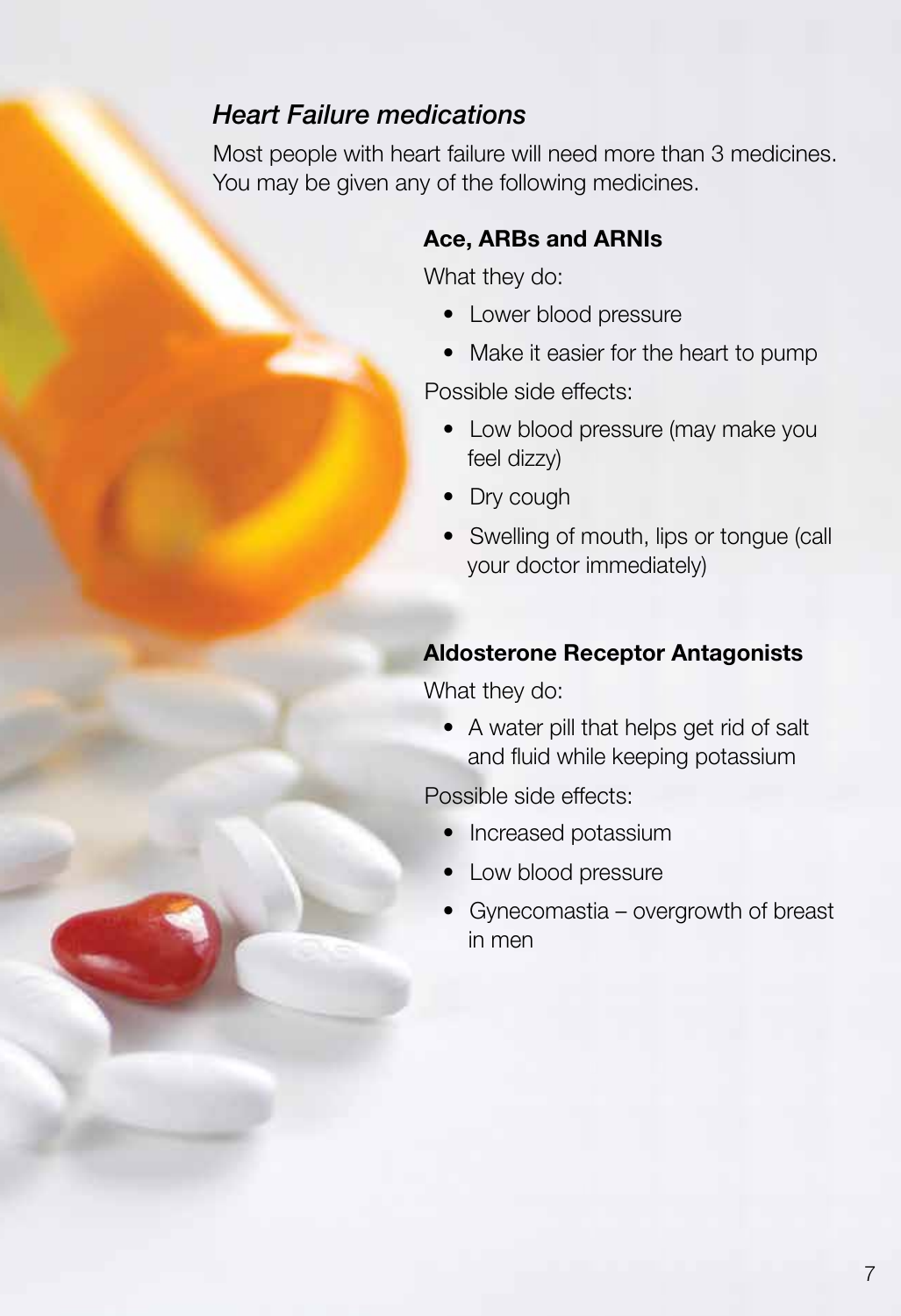#### Beta-Blockers

What they do:

- Lower blood pressure and slow down heart rate
- May strengthen the heart's pumping action over time

Possible side effects:

- Low blood pressure (may make you feel dizzy)
- Low heart rate
- Tiredness
- Erectile dysfunction

#### Diuretics (Water Pills)

What they do:

• Help get rid of water through urination (peeing), which will help you breathe better and have less swelling

Possible side effects:

- Low blood pressure (may make you feel dizzy)
- High blood sugar
- Gout

## Hydralazine and Nitrates

What they do:

• Together, they open veins and arteries so the heart does not have to pump as hard.

Possible side effects:

- Low blood pressure
- Rash, fever, joint pain, swelling

#### Potassium

What it does:

- An electrolyte your body needs to function properly
- You can have too much or too little potassium which can be caused by some medications. Always have your labs drawn as your doctor orders.

Possible side effects:

- Muscle weakness
- Funny heart beats

- Avoid the following over-the-counter medicines:
	- Aleve (Naproxen Sodium)
	- Advil (Ibuprofen)
	- Alka-Seltzer
	- Antacids high in sodium
- Herbal medicines unless prescribed by a cardiologist
- Sudafed

Tylenol can be used if it's okay with your doctor.

*Please note: This list of side effects is not all inclusive. Please refer to the package insert and notify your physician if side effects occur. Please be compliant with any labs or testing ordered to monitor drug effects.*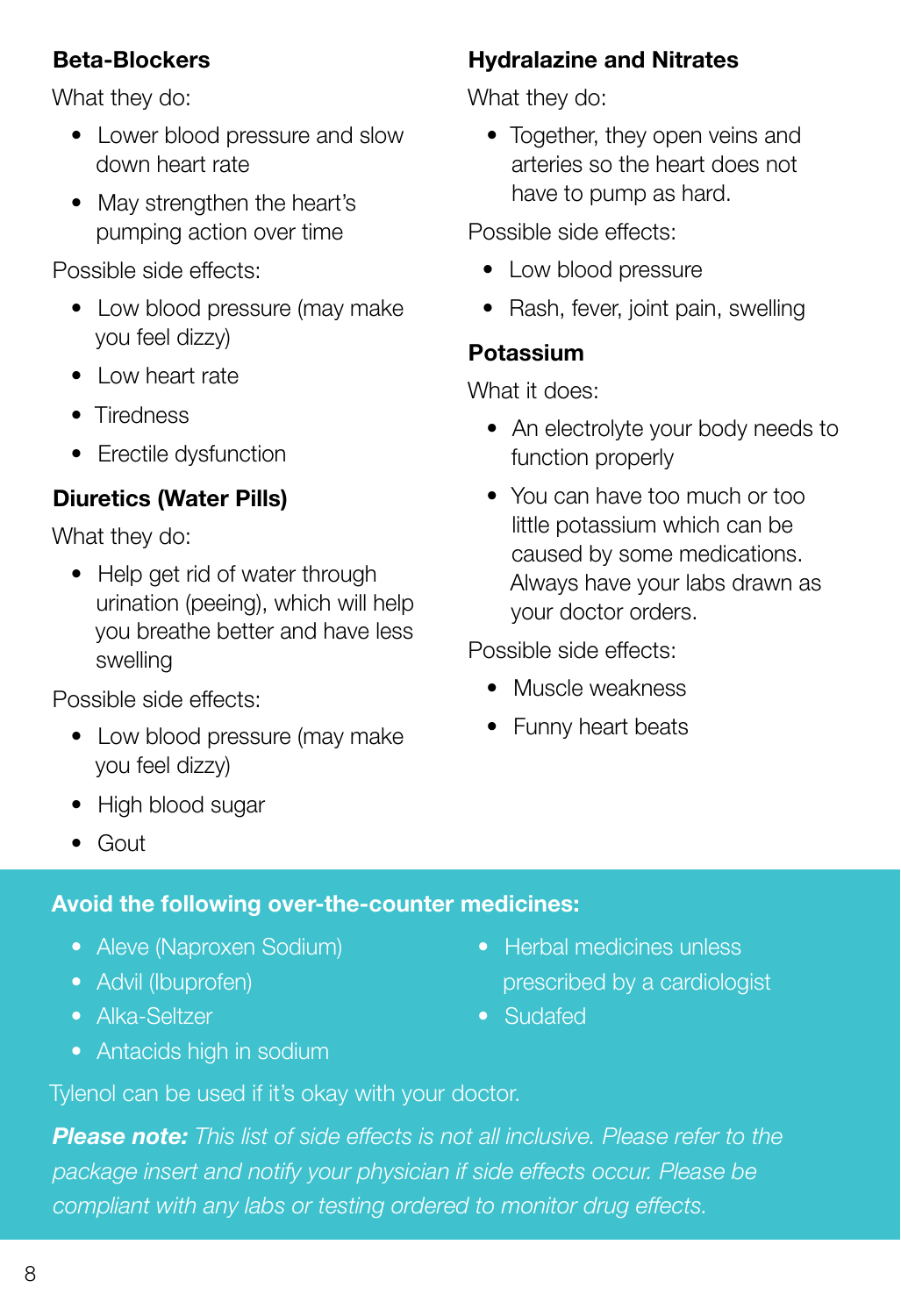

#### How to be successful with medications:

- Take all of your medicines as instructed by your doctor or pharmacist
- Do not skip doses unless instructed by your doctor
- Bring all your medicines with you to all appointments in their original prescription bottles
- Tell your doctor about any herbal medicines you are taking
- Make sure you have enough medicine to last until your next refill
- Let your doctor know if you can not afford your medication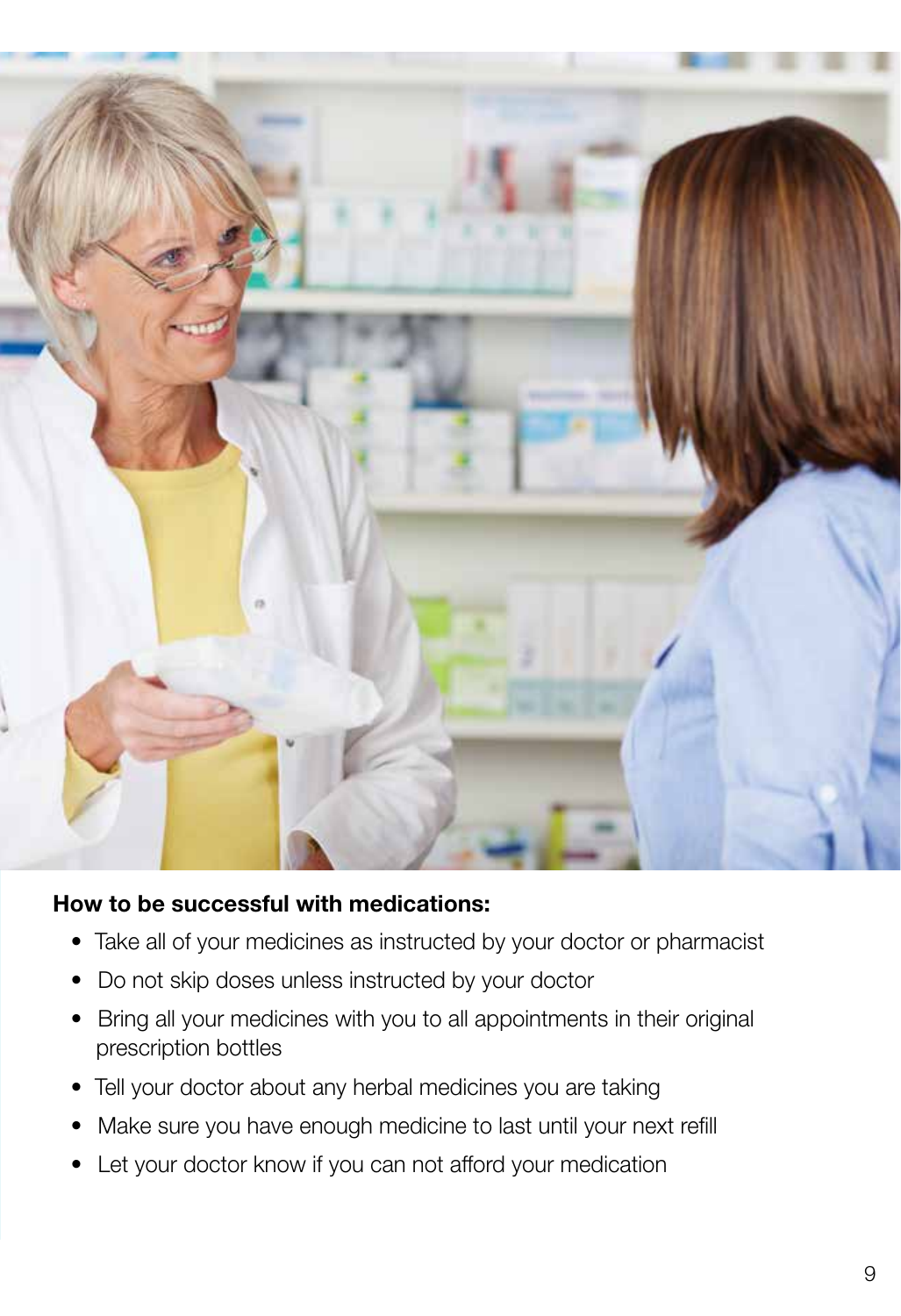

### *How to eat less salt (sodium)*

Salt, also called sodium, is found in many foods. Heart Failure patients should not eat a lot of salt. Salt acts like a sponge—soaking up fluid and holding it in your body. This extra fluid can make it harder for you to breathe, or make your feet and belly swell. Too much salt can also make your medicine less effective.

A low-sodium diet contains no more than 2,000 mg of sodium per day. Follow these tips to lower the salt in your diet.

- Take the salt shaker off the table.
- Do not add salt when cooking.
- Use herbs or spices to flavor food, not salt.
- Choose spice mixes that say *NO SALT ADDED* or *UNSALTED*.
- Avoid any seasoning with the word "salt" in the name.
- Avoid potassium-based salt like NoSalt or NuSalt

#### Pick foods naturally low in sodium.

- Choose fresh or frozen fruits, vegetables, poultry and fish because they have very little sodium.
- Dried beans, peas, rice and lentils are excellent low-salt/sodium choices as long as you don't add salt, pork or bacon grease when cooking them.<br>10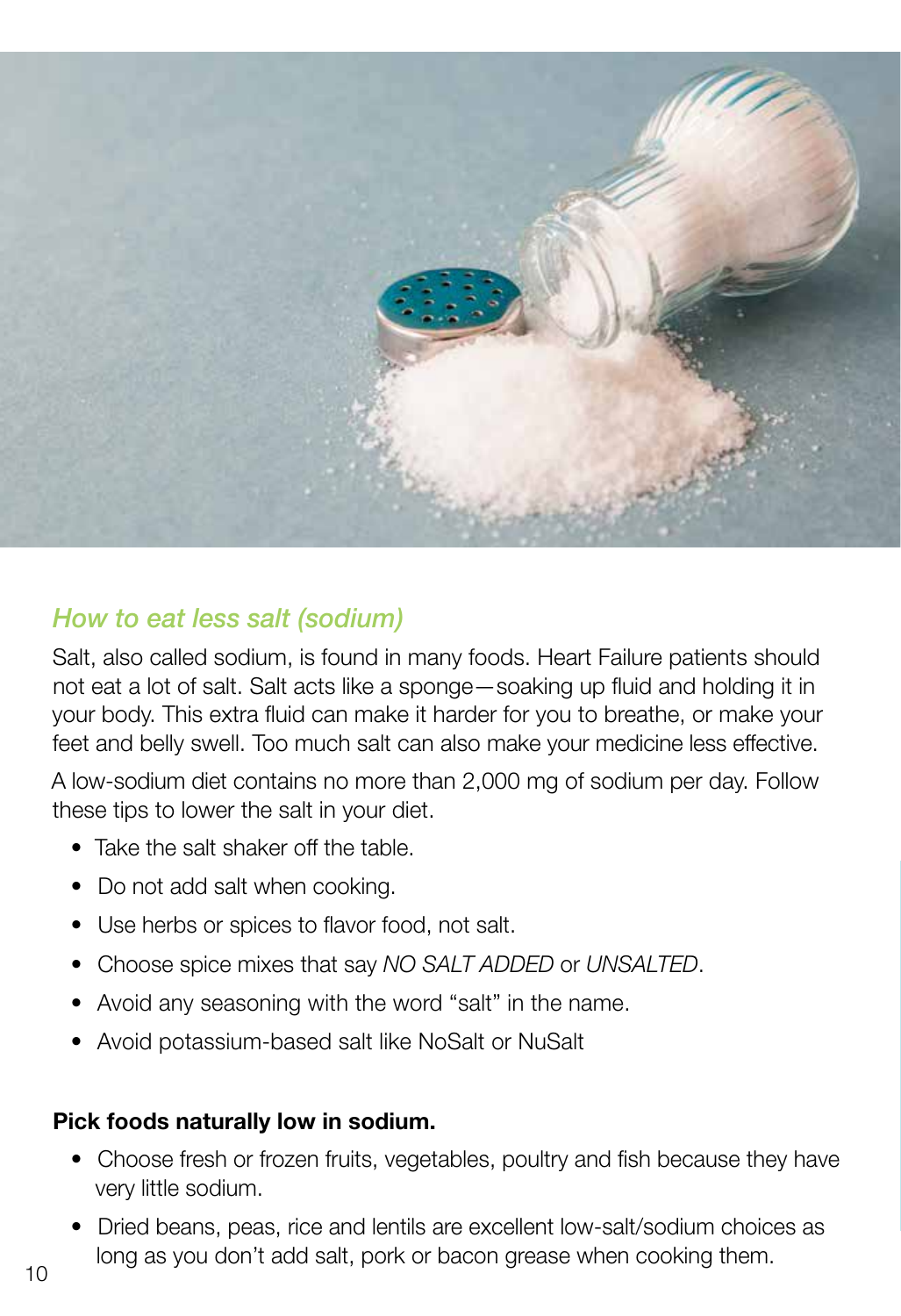## *How much can I drink a day?*

#### Drinking too much fluid will cause:

- Weight gain
- Shortness of breath

## FLUID MEASUREMENTS

8 cups =  $64$  oz. =  $2,000$  mL =  $2$  liters

Think about a 2 liter soda bottle as your guide to most fluid you should have in one day.

#### To measure fluid intake

- Use a 2 liter bottle
- When drinking fluid or anything that counts as liquid, pour that amount of water into the bottle
- When the bottle is full, you cannot have any more fluid for the day

#### To measure ice intake

• Put the same amount of ice that you will eat or drink into your bottle and let it melt

- Swelling
- Medicines will not work as well

#### What is considered a fluid?

- Anything you drink
- Jello, pudding, yogurt
- Fluid in soups
- Watermelon
- Anything that can melt down to liquid (ice, popsicles, ice cream)

## Tips for a dry mouth

- Let a piece of sugar-free, hard candy dissolve in your mouth
- Chew gum
- Freeze grapes or berries and eat them slowly
- Let ice melt in your mouth (remember, you still have to count the fluid in ice)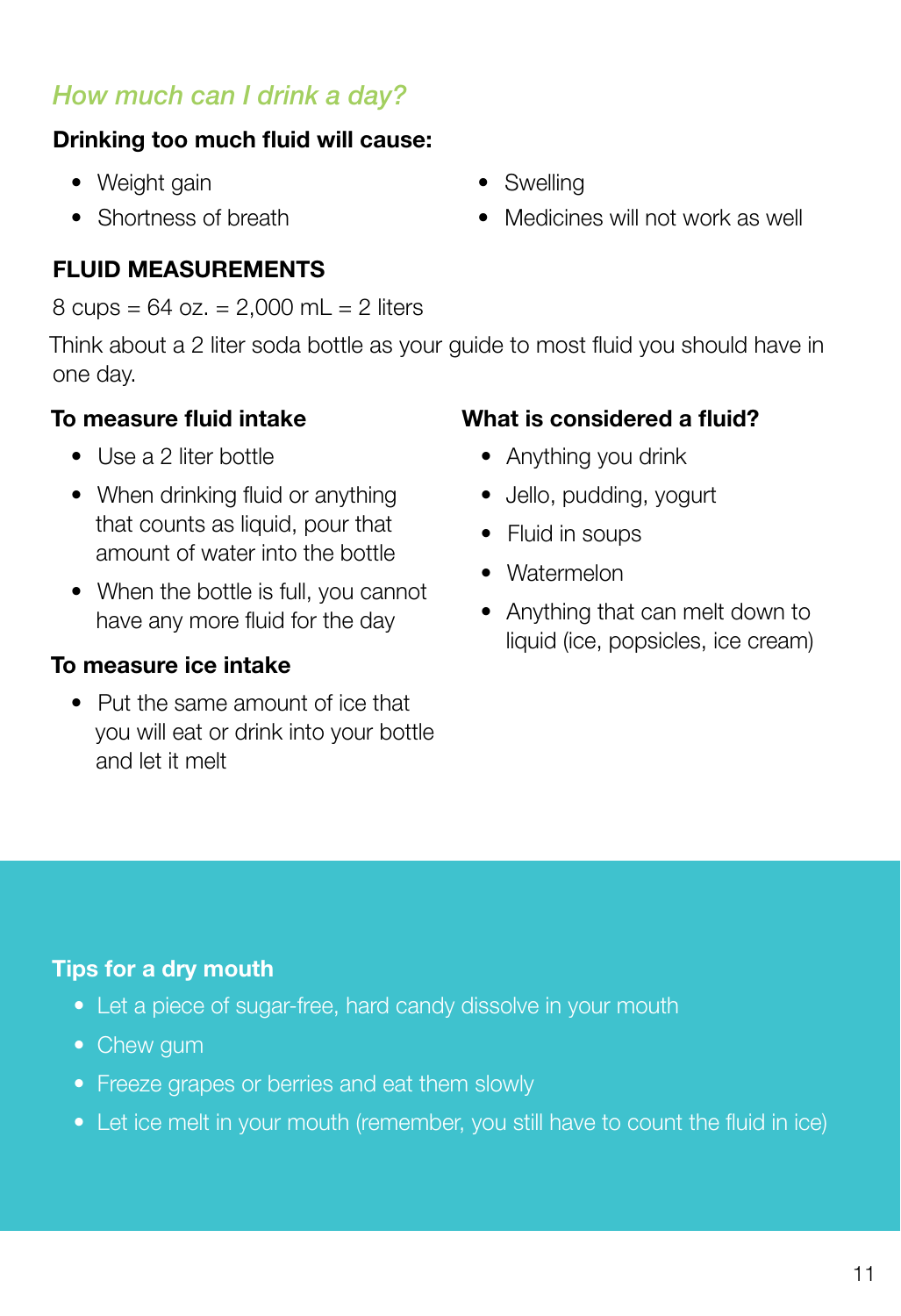| Selvings Per Containe                       | <b>About 3.5</b>    |       |
|---------------------------------------------|---------------------|-------|
| <b>Amount Per Serving</b>                   |                     |       |
| <b>Calories 20</b>                          | Calories from Fat 0 |       |
|                                             | % Daily Value*      |       |
| <b>Total Fat 0g</b>                         |                     | $0\%$ |
| Saturated Fat 0g                            |                     | $0\%$ |
| Trans Fat 0g                                |                     |       |
| <b>Cholesterol Omg</b>                      |                     | 0%    |
| Sodium 30mg                                 |                     | 1%    |
| <b>Total Carbohydrate 4g</b>                |                     | 1%    |
| Dietary Fiber 2g                            |                     | 8%    |
| Sugars 2g                                   |                     |       |
|                                             |                     |       |
|                                             |                     |       |
| <b>Protein</b> less than 1g<br>Vitamin A 4% | Vitamin C 4%        |       |

## *Learning to read food labels*

By reading food labels, you can learn which foods are high and low in sodium.

In general, the more a food is processed, the more sodium it contains.

## Reading a food label

Always check the serving size and look at the amount of sodium per serving. This example has 30 mg of sodium in a ½ cup and is a good choice. Try to limit the salt to 140 mg or less per serving of food.

## Choose items that are labeled:

- Low sodium
- No salt added
- Sodium free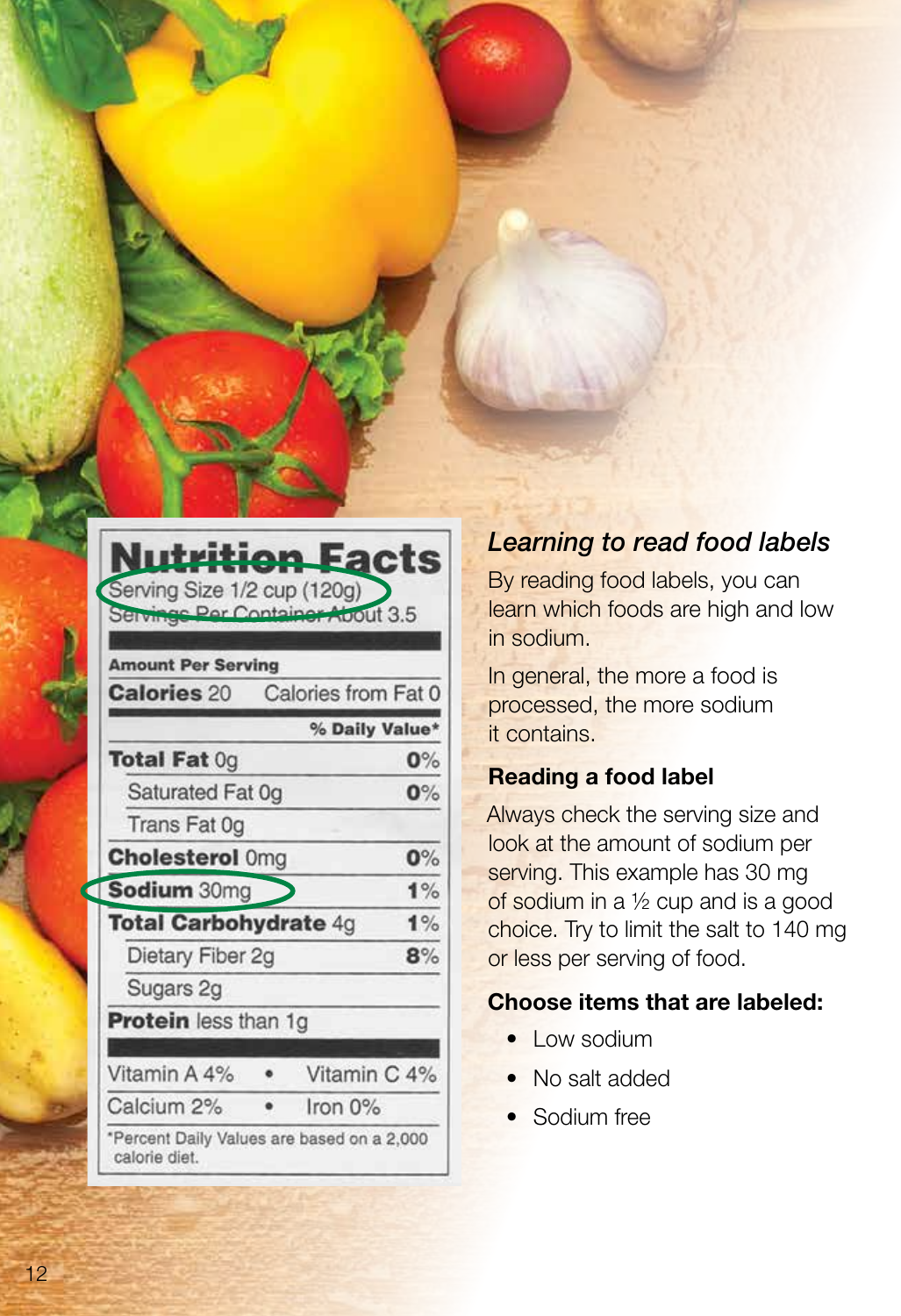## *Foods - what I should and should not eat*

#### Things you should not eat

- Bacon, sausage and ham
- Fried foods
- Butter, cheese, sauces and salad dressing

## GREEN

These foods are low in sodium, choose them more often.

- Yeast breads
- Most cold cereals
- Pasta, rice, oats packaged without salt
- Fresh or frozen vegetables
- Fresh, frozen, or canned fruit

#### Things you can eat

- Grilled chicken and fish
- Grilled, baked or steamed foods
- Oil and vinegar in place of salad dressing
- Skim or 1% milk
- Yogurt
- Mozzarella, Parmesan or Swiss cheese
- Fresh meat (chicken, beef, fish)
- Eggs

## **YELLOW**

These foods can be chosen when the label states *NO SALT ADDED*, *UNSALTED* or *LOW SODIUM*.

- Bread crumbs
- Canned vegetables
- Canned soup
- $\circ$  Frozen meals
- Salsa
- Ketchup, salad dressings, other condiments
- Worcestershire sauce

## RED

These foods are high in sodium and should be chosen least often.

- Breads/crackers topped with salt
- Biscuits, cornbread, quick breads made with baking soda
- Frozen vegetables with sauce
- Pickles
- Sauerkraut or other pickled vegetables
- Buttermilk
- Processed cheese and other cheeses
- Processed meats (deli meat, bacon, sausage,)
- Canned processed meats (deviled ham, Vienna sausages, chili)
- Salted butter or margarine
- Bouillon cubes
- Most sauces (soy sauce, Dale's sauce, BBQ sauce)
- **Olives**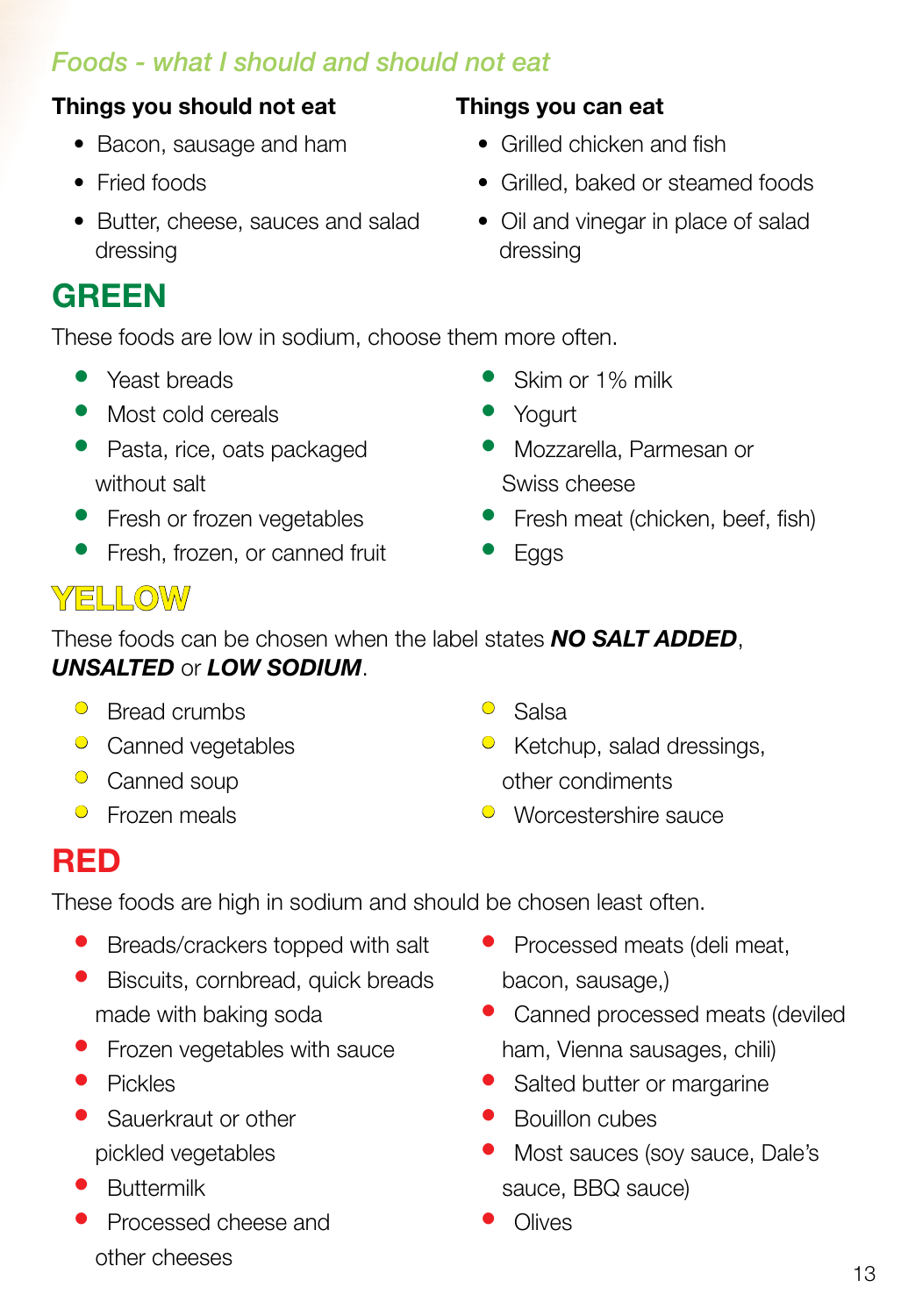## *Smoking and alcohol*

#### Quit smoking

Smoking can make Heart Failure worse. If you want to quit, some successful ideas to help you stop smoking are:

- $S =$  Set a start date
- $T$  = Tell family, friends and coworkers you are going to quit
- $\mathbf{A}$  = Ahead of time, plan for what will be hard
- $R$  = Remove cigarettes/tobacco from your car, home and work
- $T =$  Talk to your doctor about getting help to quit

Huntsville Hospital's Center for Lung Health offers Freedom from Smoking classes, an eight-week tobacco cessation program of the American Lung Association. Call (256) 265-7071 for information.

### Avoid alcohol

Alcohol can be harmful for patients with heart failure, so it is best to discuss your drinking with your doctor. Any alcohol (beer, wine, liquor, moonshine) must be added to your fluids for the day.

## *Daily life with Heart Failure*

#### Activity goals

- Be physically active 30 minutes a day for most days of the week.
- Break it into 10 minutes of activity 3 times per day.

#### Walking goals (start slow!)

How to begin:

- Week 1: Walk 5–10 minutes twice a day
- Week 2: Walk 10–20 minutes twice a day
- Week 3: Walk 20–30 minutes each day

You can begin by walking as little as 5 minutes each day and gradually increase.

## Signs you are overdoing it

Slow down or stop if any of these happen while you are active:

- Shortness of breath that prevents you from completing a sentence
- Shortness of breath that doesn't get better within 5–10 minutes of stopping the activity
- Dizziness or lightheadedness lasting longer than 10–15 minutes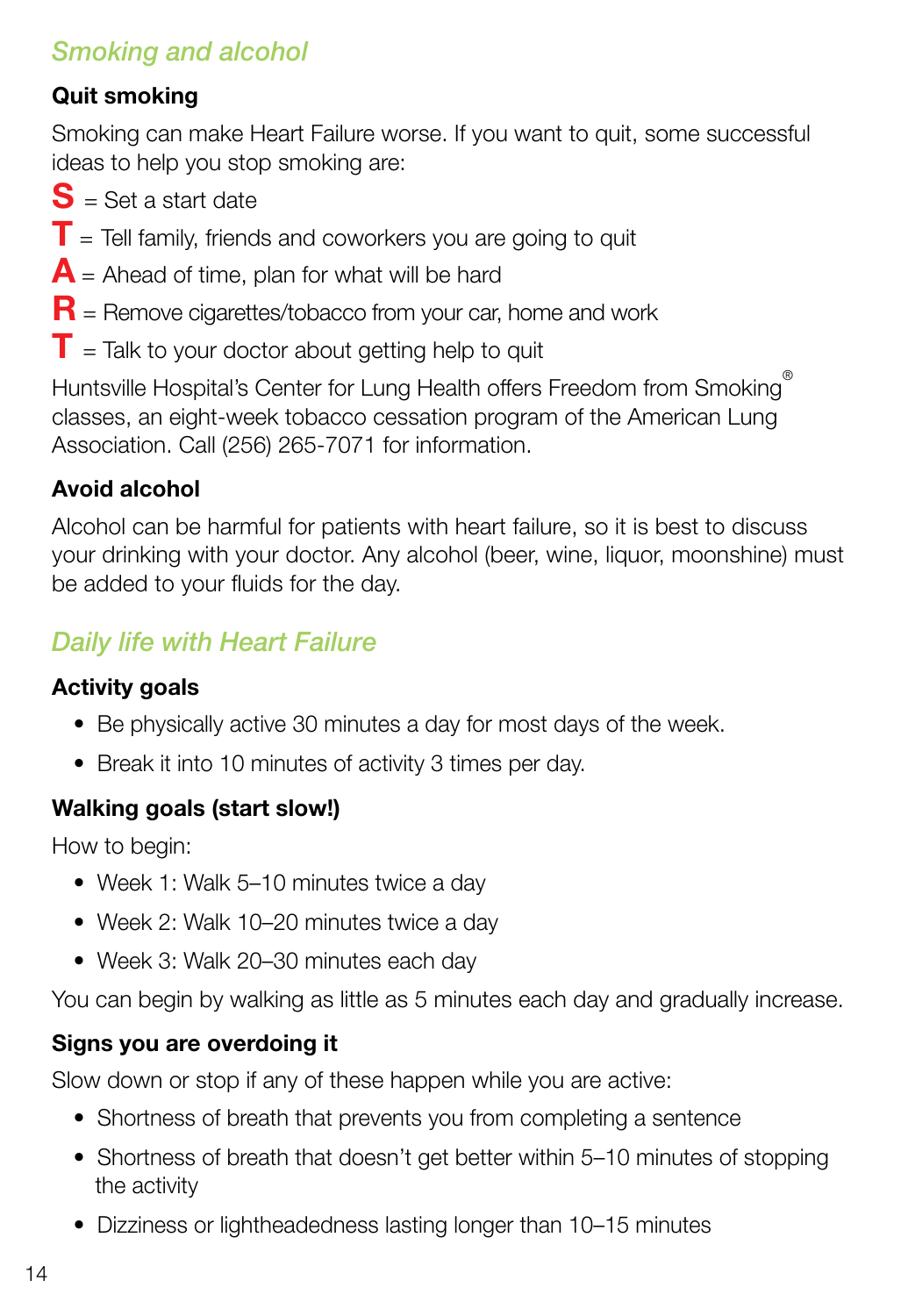If you have any of these symptoms while being active, slow down. If the symptoms do not get better, stop the activity. **Call 9-1-1 if your chest pain or** other symptoms are not relieved.

#### Sexual Activity

- Talk openly with your partner about your sexual needs.
- Pick a time for sex when you feel rested.
- Avoid sex after eating a big meal or drinking alcohol.
- Have sex in a comfortable room that is not too hot or too cold.
- Use foreplay to help your heart get ready for sex.
- Do not support your weight with your arms.
- Have sex in less stressful positions such as lying on the bottom or on your side.

#### Work

Ask your doctor about a "return to work" date and any restrictions you may have.

## *Advance directives*

With any chronic disease, it is a good idea to complete an advance directive, which allows you to clearly state you medical wishes. Think about what type of treatment you would want or not want if you couldn't speak for yourself due to a serious decline in your health. For example, would you want a breathing tube if you weren't able to breathe well on your own? Would you want chest compressions if your heart stopped? Your health care team wants to follow your wishes, so if you have medical preferences, please let us know! Preparing an advance directive can help reduce stress for yourself, your caregivers and loved ones. Request to speak with an Advance Care Plan Facilitator to learn more or to receive help with completing an advance directive.

## *Depression*

- Seeing a counselor can help you with some of your worries and make you feel better.
- Follow your exercise or activity plan doing things you enjoy.
- Get a good night's sleep.
- Tell your doctor if you have any feelings of anxiousness, hopelessness, sadness or "empty" mood; if you are irritable, restless or lack energy.

#### National Suicide Hotline: 1-800-273-8255

SPEAK *(Suicide Prevention Empowerment Awareness Knowledge)* app: *huntsvillehospitalfoundation.org/speak-suicide-prevention* 15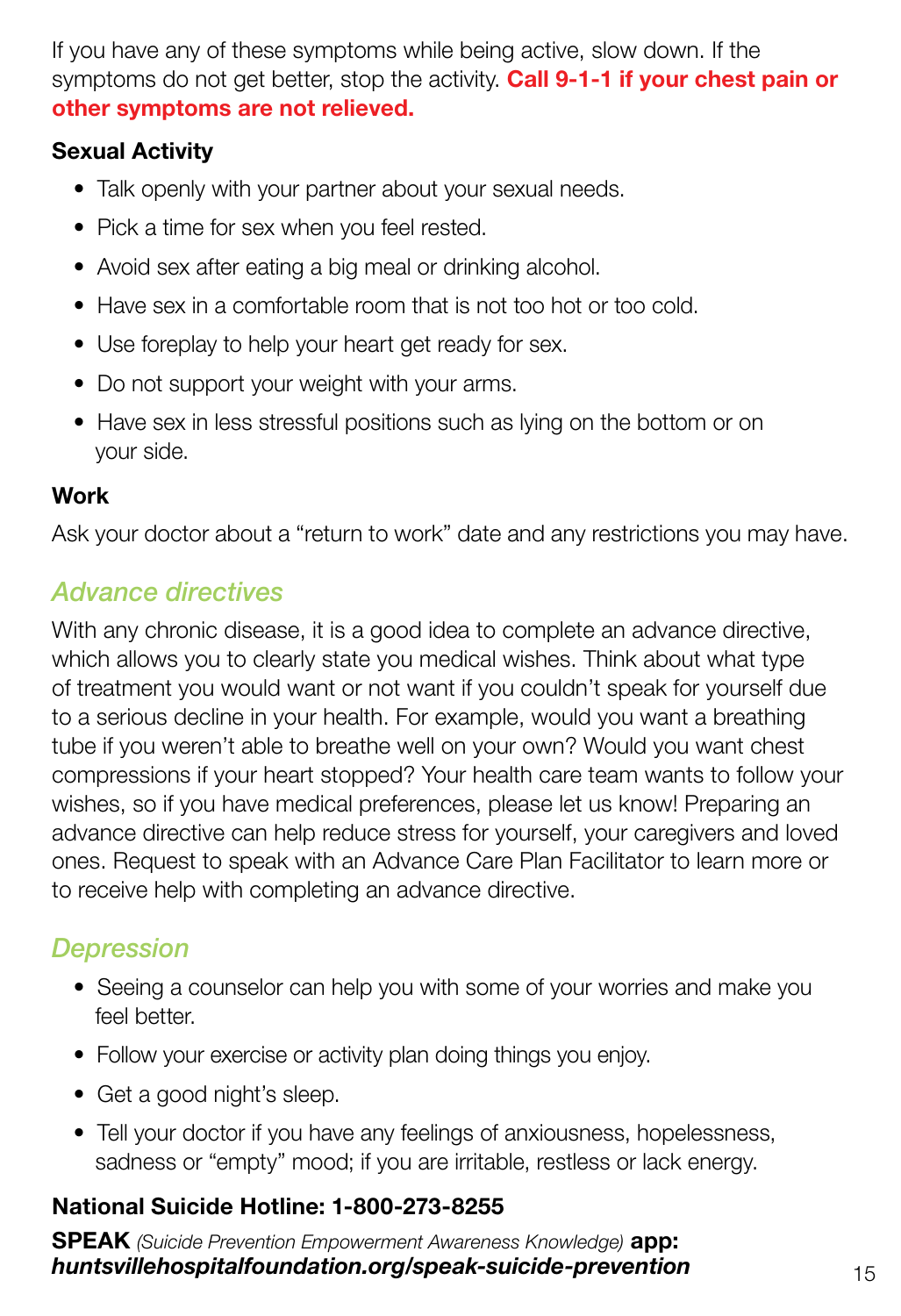# Bringing It All Together

## *6 steps to Heart Failure success*

#### 1. Weigh every day.

- Weight at the same time, first thing in the morning.
- Go to the bathroom and urinate (pee) before weighing.
- Weigh in the clothes you sleep in, write down your weight and compare it to your dry weight.
- Call your doctor if you gain more than 3 pounds in a day or 5 pounds in a week.

#### 2. Take your medicines as listed on medicine bottles.

- Do not skip doses even if you feel well.
- Let your doctor know if you are having side effects to your medicines.
- Check your medicine bottles every week to make sure you do not run out.
- Taking your diabetes and blood pressure medicine as directed will also help you manage your Heart Failure.

#### 3. Limit salt and fluids.

- Read food labels.
- Don't add any salt to your foods either while preparing or while eating.
- Keep total fluids to 2 liters.

#### 4. Follow your activity program.

- Moving will help you have more energy and feel better .
- Start slow and stop exercising if you feel chest pain, become dizzy or so short of breath you can not finish a sentence.
- Speak with your doctor about resuming sexual activity.

#### 5. Know when to get help.

- Call 9-1-1 if you have chest pain that lasts more than 15 minutes and is not better with nitroglycerin and rest, or if you have severe shortness of breath, fainting or passing out.
- Call your doctor if you are in the "Yellow" or "Red" Zone.

#### 6. Keep all your medical appointments.

- Bring your medications and weight log each time you visit the doctor.
- $16$  Follow through with lab draws or other ordered tests.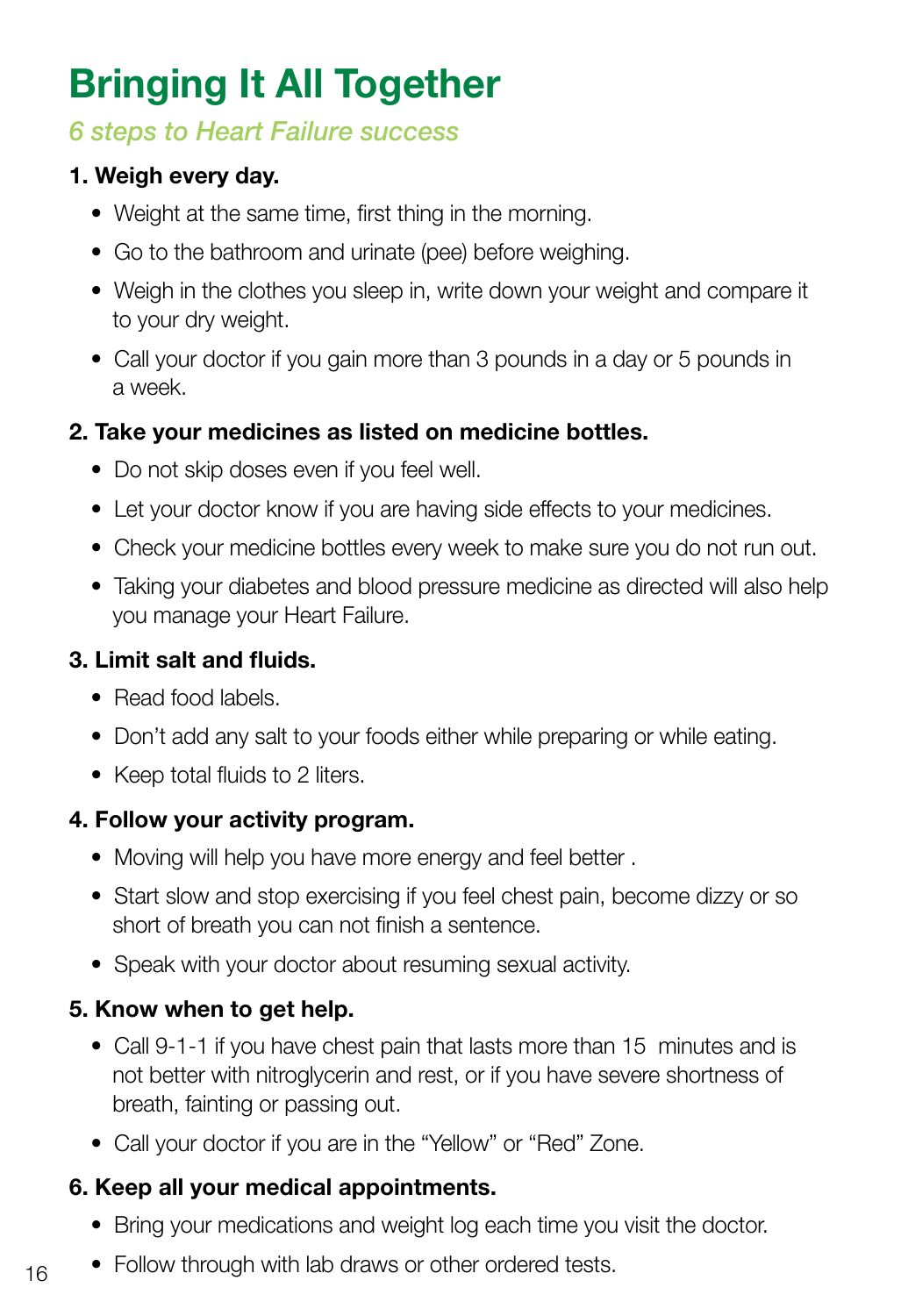## *Resources*

American Heart Association *heart.org/*

#### CASA

(256) 533-7775

Specializes in winterizing homes, transportation (age 60+), ramps, grab bars (not age dependent) and donated medical equipment.

#### Community Free Clinic

410 Sivley Road SW Huntsville, AL 35801 (256) 533-2910 *hsvfreeclinic.org*

Provides free health care, education and medications to people in Madison County without health care benefits.

#### Mobile Medical Unit

(256) 265-8317

Provides free health screenings throughout Madison County.

#### HH Cardiac Rehab

Cardiac Rehab is a medically supervised program designed to slow, or even reverse the progression of Heart Disease reducing risk of another cardiac event. Services offered include personal rehabilitation plans education and counseling supervised exercise.

#### HH Congestive Heart Failure Clinic

Provides outpatient care to individuals with varying stages of Heart Failure. Care is performed in collaboration with the Medical Director, Primary Cardiologist, a multi-disciplinary team of clinical providers and the patient to include his/her support members.

#### National Heart, Lung and Blood Institute

*nhlbi.nih.gov/health/health-topics/ topics/hf*

#### Senior RX

100 North Side Square Huntsville, AL 35801 (256) 532-3345

Offers seniors (age 55+) assistance with medication and transportation.

#### TARCOG

(256) 830-0818

Elder services (extended care)

#### Sources for this publication:

- Huntsville Hospital Congestive Heart Failure Clinic
- Heart Failure Society of America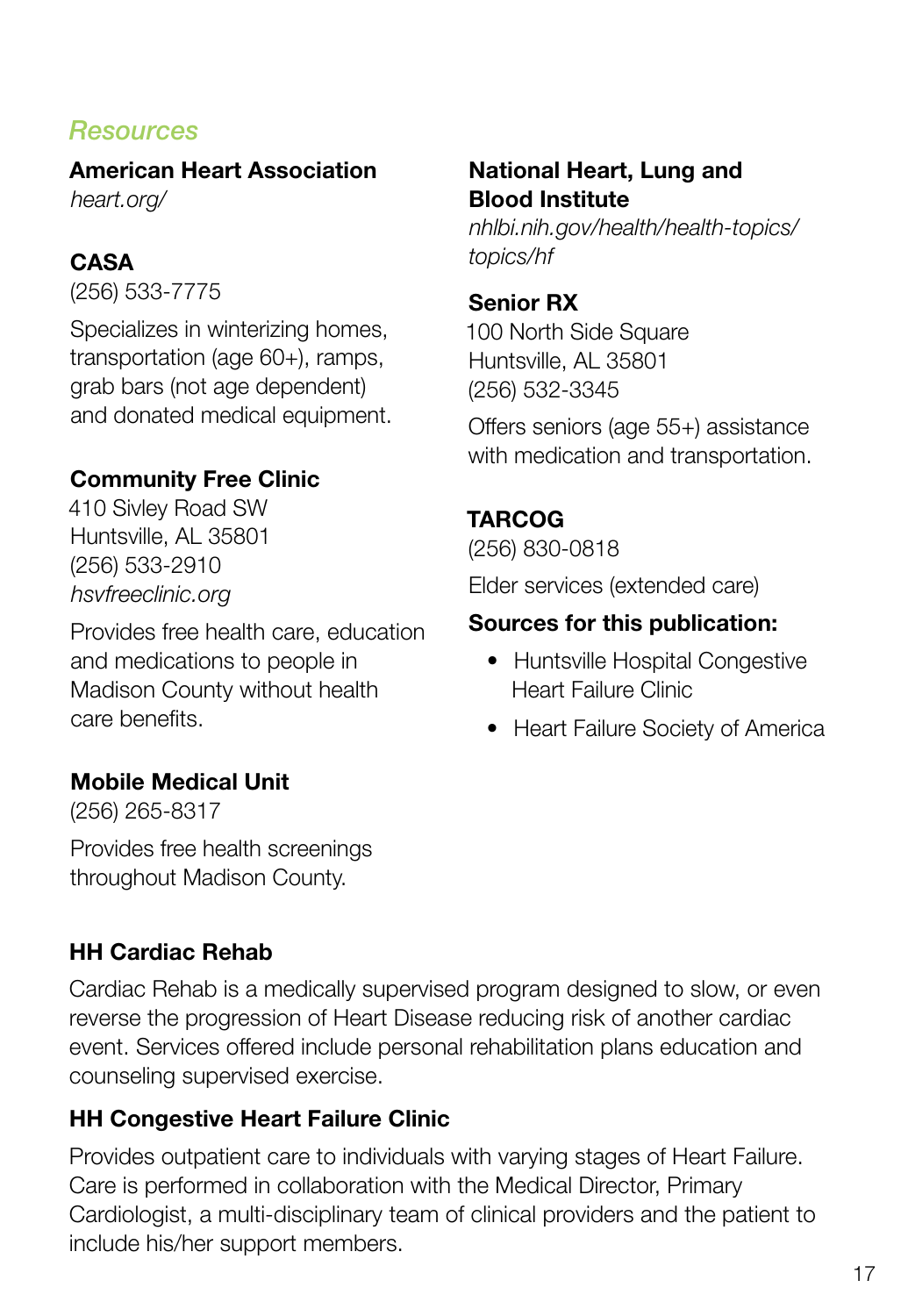## *Daily Weight Log*

Goal (dry weight): \_\_\_\_\_\_\_\_\_\_\_\_\_\_\_ Take this log with you when you visit your doctor.

![](_page_17_Figure_3.jpeg)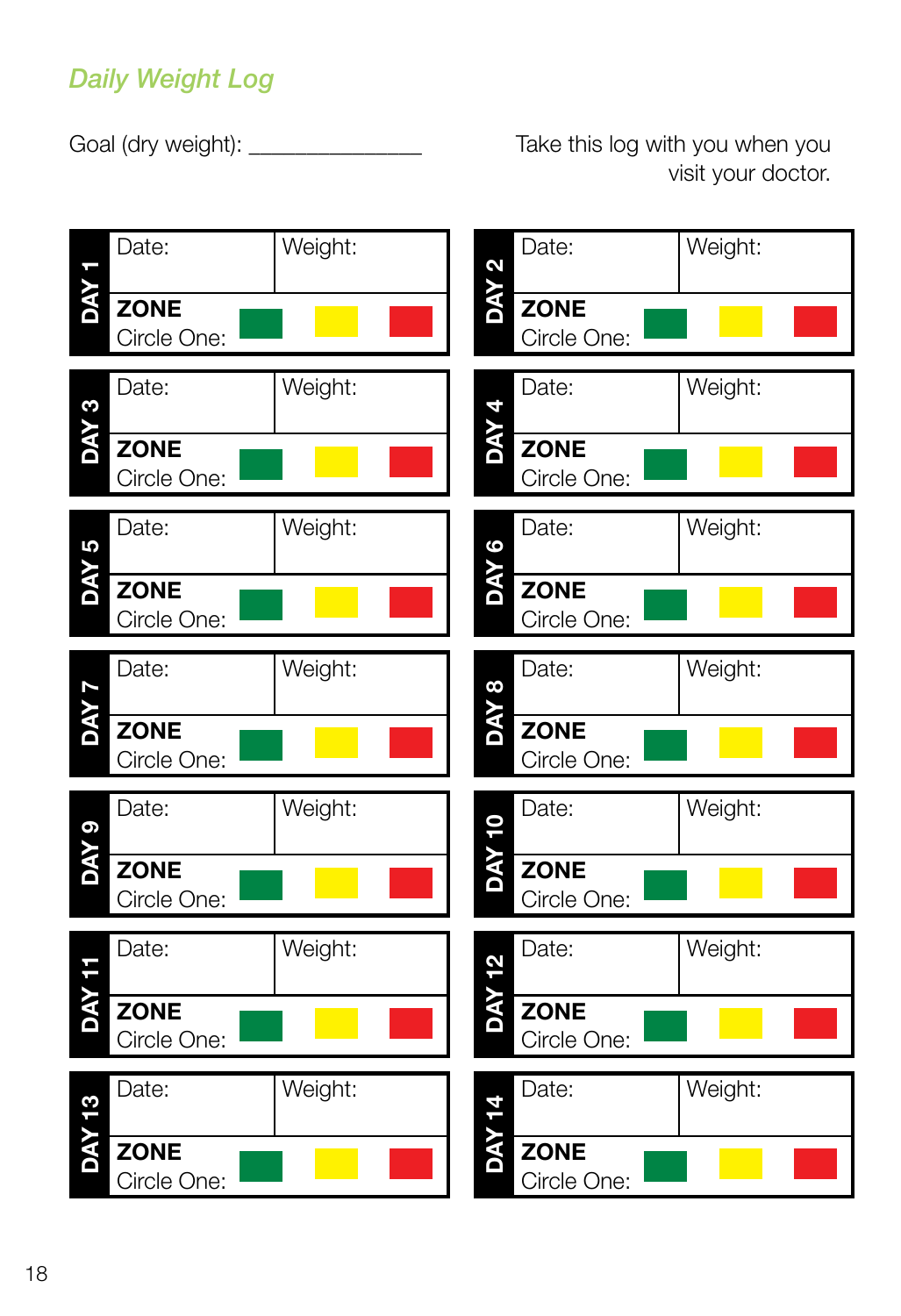![](_page_18_Figure_0.jpeg)